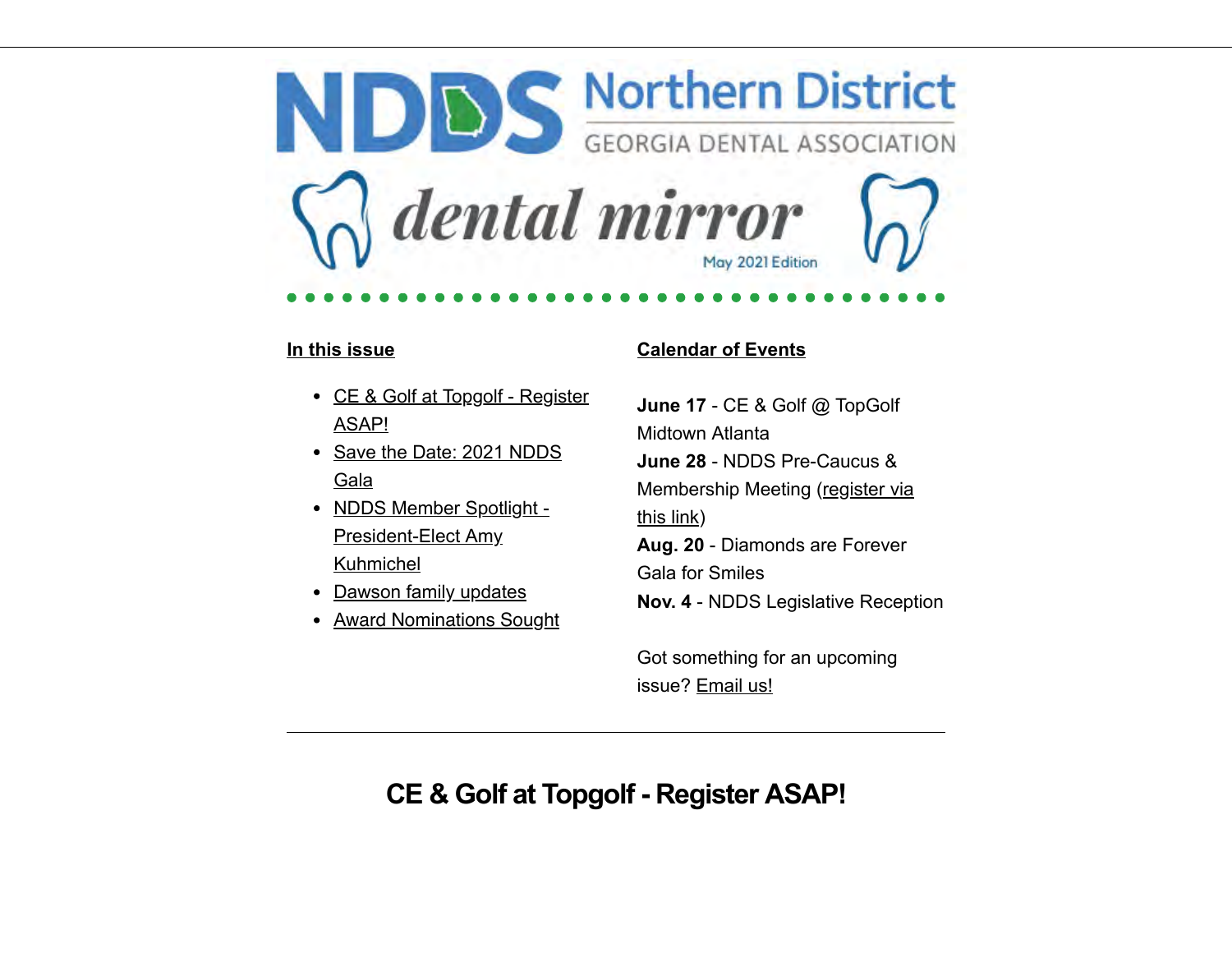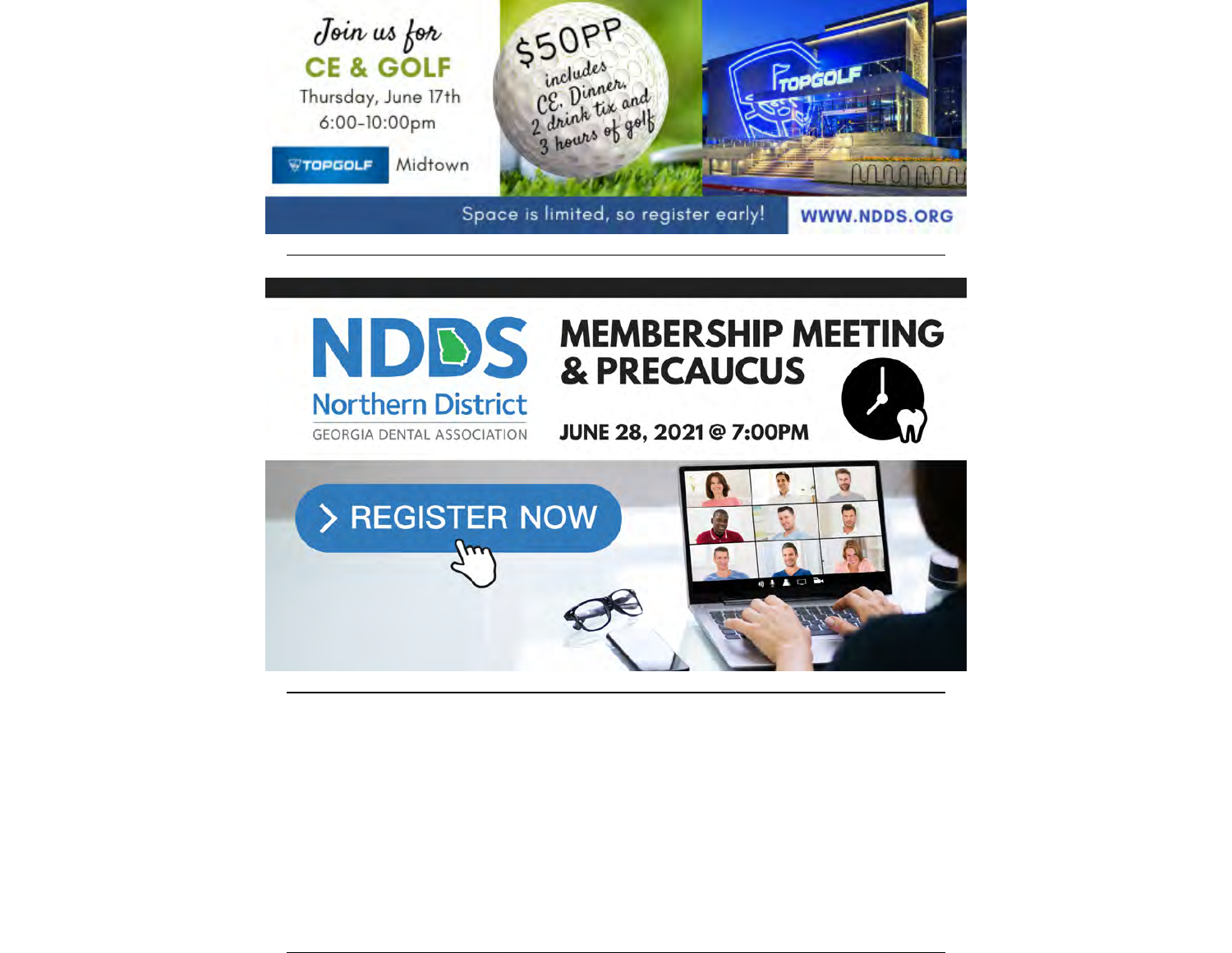

### <span id="page-2-0"></span>**Save the Date: 2021 NDDS Gala**

Thank you to our current sponsors:

### **Thunderball Sponsor**

[Robb Facial Plastic Surgery](https://www.robbfacialplastics.com/)

### **Die Another Day Sponsors**

**[Affinity Bank](https://myaffinitybank.com/)** [DDSMatch South](https://ddsmatchsouth.com/) [Digital Technology Partners](https://www.dtpartners.com/) [Oberman Law](https://obermanlaw.com/) [Robinson Fresh](https://www.robinsonfresh.com/) [Shaul Law](https://shaullaw.com/)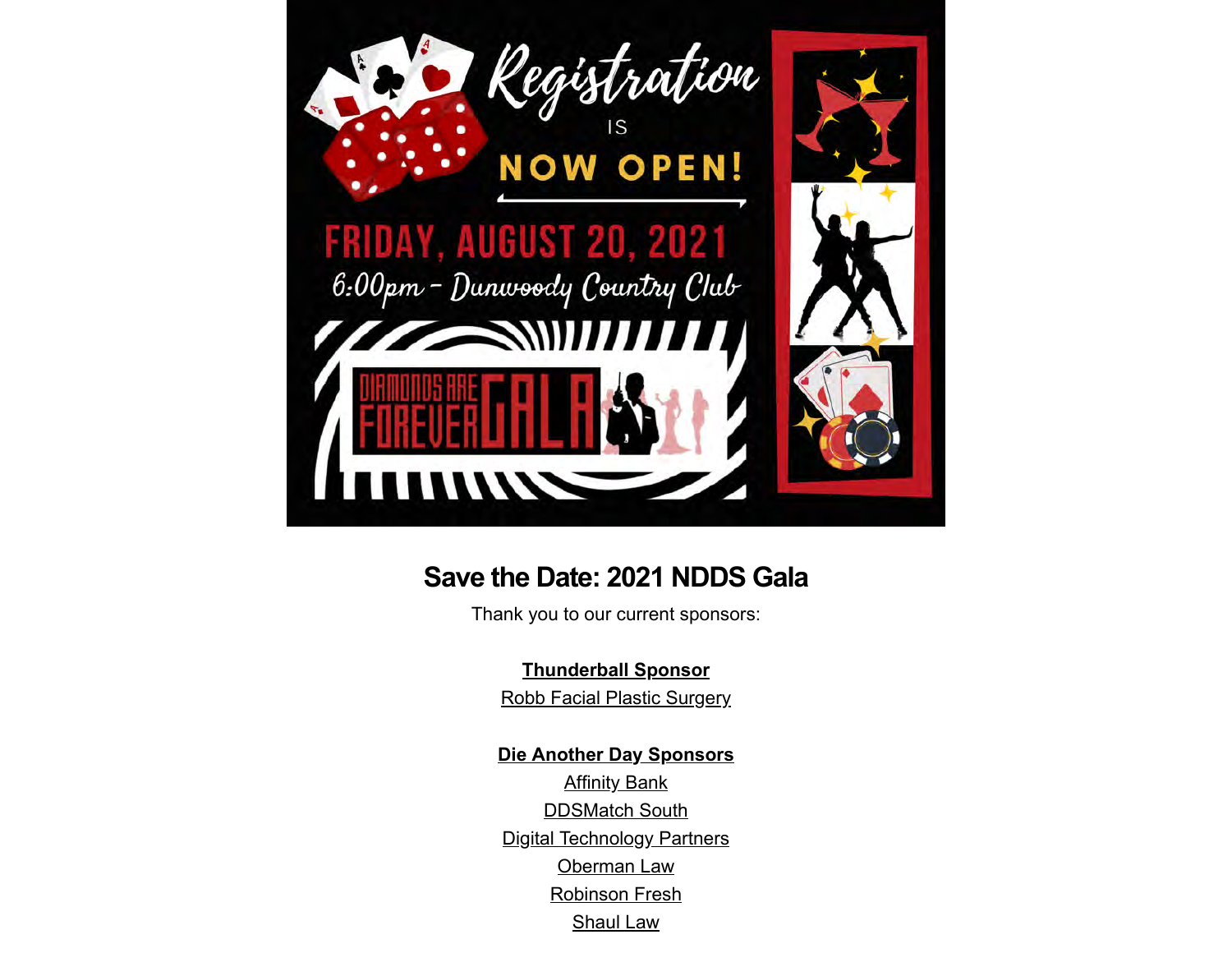**You Only Live Twice Sponsors** [Advantage Technologies](https://www.adv-tech.com/) [Kettenbach Dental](https://www.kettenbach-dental.us/start/)

It's not too late to sponsor this great event! [Learn more via this link.](https://www.ndds.org/foundation/gala)

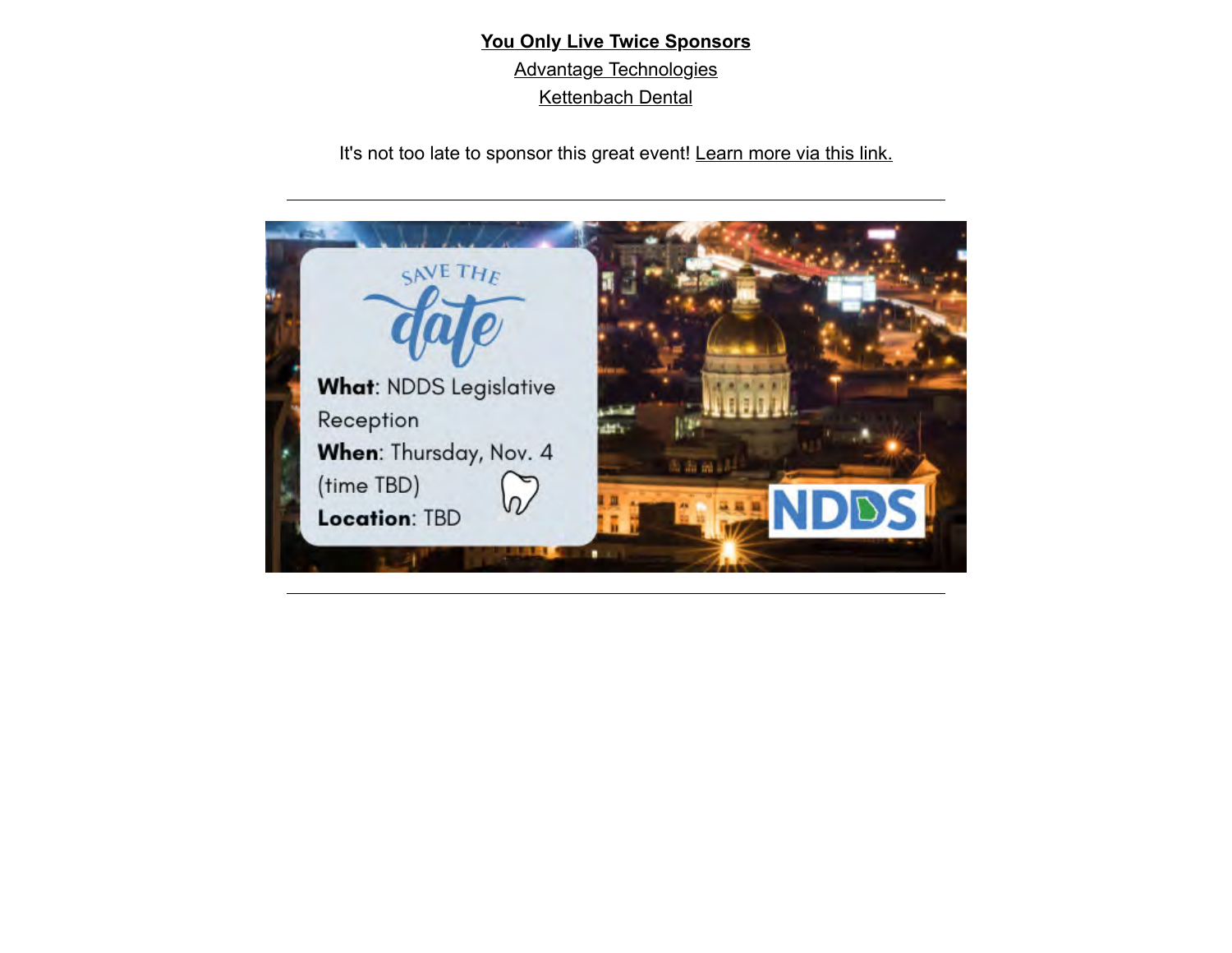

# <span id="page-4-0"></span>**NDDS Member Spotlight - President-Elect Amy Kuhmichel**

A love of working with people is what ultimately led NDDS President-Elect Dr. Amy Kuhmichel to the path of dentistry.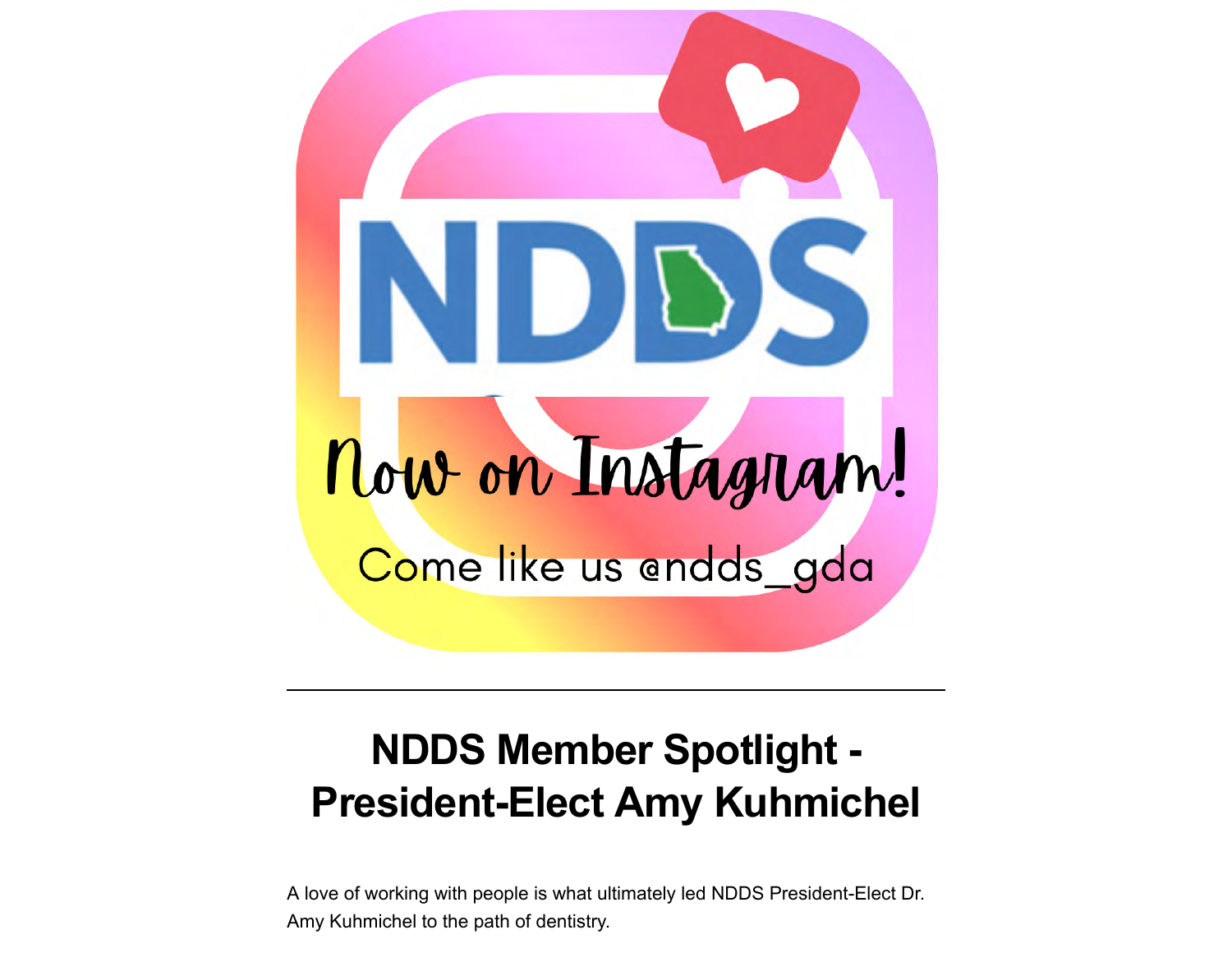"I was always interested in medicine, but I really enjoyed doing things with my hands and talking to people," she explained. "When I shadowed physicians in college, I worried that I might not get to spend as much time with patients and spend more time typing with my hands than operating.



When shadowing my dentist at home, I found it was a perfect fit!"

While in dental school, she fell in love with oral surgery. Dr. Kuhmichel works at Peachtree Dunwoody Oral & Facial Surgery, with patients of all ages.

"My practice may be a little unique in that I treat children as young as infants. Most often, the children I see are elementary school-aged and older for dentoalveolar treatment that requires more sedation than what would occur in a dental office.

"I love treating children," she added. "They are fantastic, honest and each one has their own unique personality! I really want them to have a positive experience and to have the confidence moving forward to be comfortable in all dental and medical settings."

Dr. Kuhmichel initially joined NDDS as a way to meet her fellow Georgian dentists. "I didn't go to dental school in Georgia, so when I finished residency I knew a lot of people in the hospital settings but didn't really know anyone else," she said. "I went to a few NDDS meetings and was really happy to meet everyone. I think what we do on a daily basis is challenging and it's really nice to talk with colleagues. I also think our profession is amazing and I would like to make sure that younger dentists have the same practice opportunities I had."

On a personal note, Dr. Kuhmichel and her husband have welcomed their first child, Jack. "Jack's been a wonderful baby," she said. On top of being a new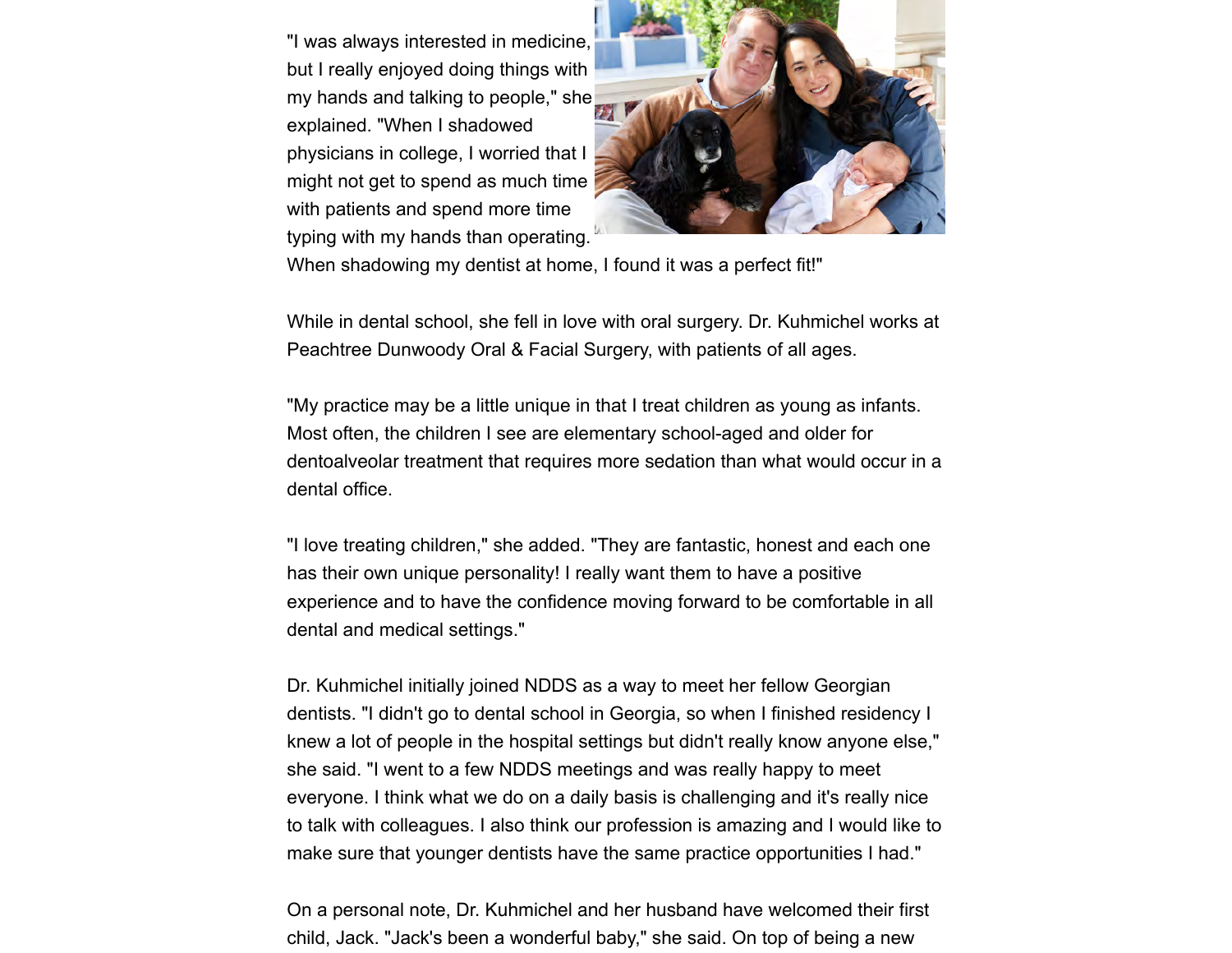mom, Dr. Kuhmichel also likes hanging out with friends, cooking, and enjoying food and wine. During the COVID-19 quarantine, she and her husband also found some trails around the Chattahoochee that they enjoy hiking.

**Nominate yourself or a peer as a NDDS member spotlight to see yourself in our newsletter and on our social media pages! Email** [carly@theassociationcompany.com](mailto:carly@theassociationcompany.com?subject=NDDS%20Member%20Spotlight) **to get started.**

## **Dawson family updates**

<span id="page-6-0"></span>

[Stay up-to-date on Andrew Dawson \(Dr.](https://dawsonandrew.wordpress.com/about/) Kristina Dawson's husband) and his recovery from a brain tumor via their blog. Per the last update, he's finished with radiation and will begin chemotherapy within the next month. Thank you for keeping the family in your prayers. They greatly appreciate the love and support

they have received from the NDDS community.

# <span id="page-6-1"></span>**Award Nominations Sought**

The NDDS is currently seeking nominations for the following awards:

- Honorable Fellow
- Community Service award
- Award of Merit

Award recipients will be honored later in the year. For information and to nominate a peer for one of these prestigious honors, email [katie@theassociationcompany.com.](mailto:katie@theassociationcompany.com?subject=NDDS%20Award%20Nominations) Nominations are due by Aug. 1.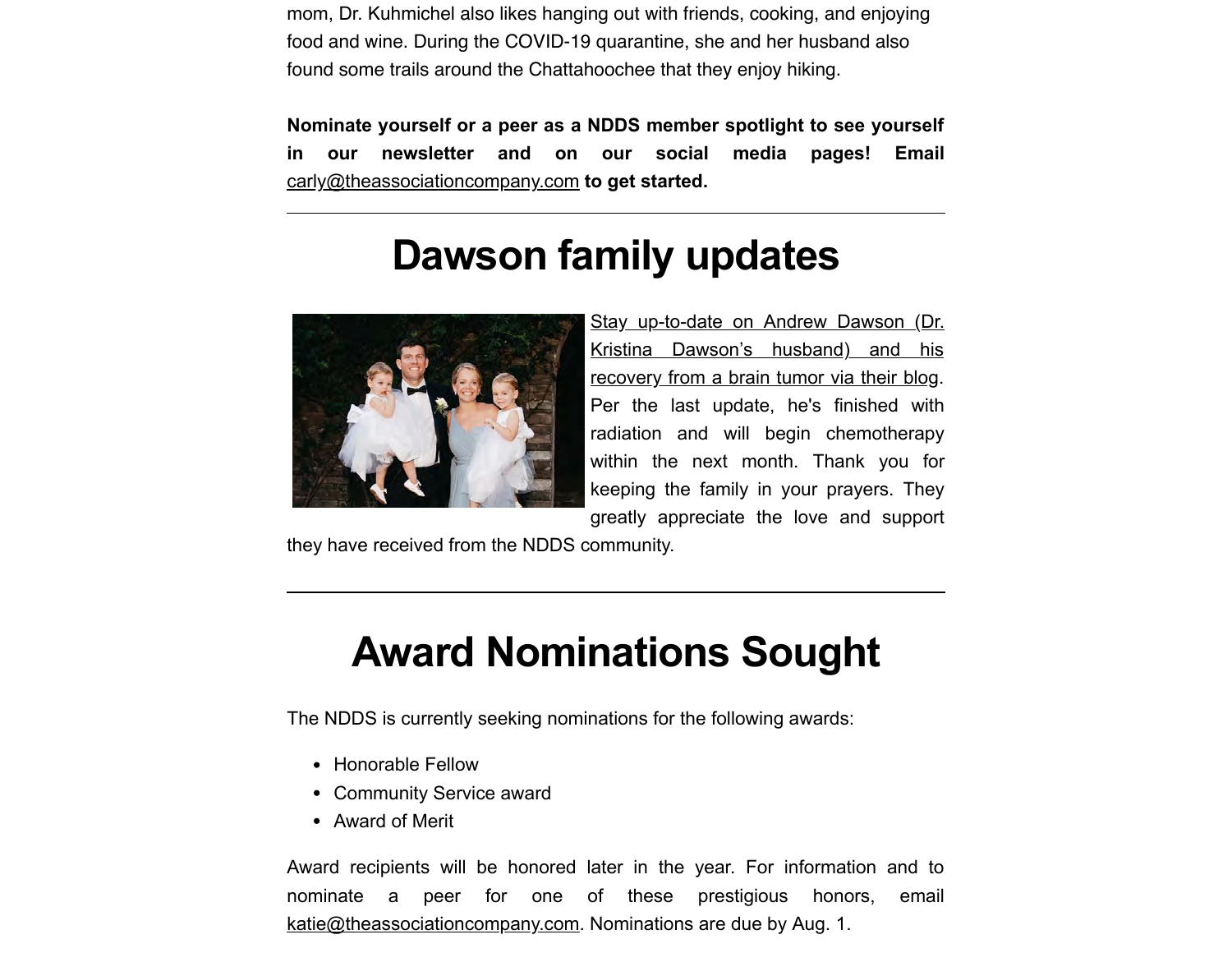

### **CDC Offers New Guidance on Masks**

The Centers for Disease Control & Prevention has released new guidance for people who have been fully vaccinated against COVID-19; fully vaccinated [people may resume all activities they did prior to the pandemic. Read more on](https://www.cdc.gov/coronavirus/2019-ncov/vaccines/fully-vaccinated.html) their website.

### **2021 GDA Nominations**

Nominations are needed by June 17 for open state officer and at-large trustee positions. [Learn more and nominate either yourself or a peer here](https://www.gadental.org/member-services/leadership-resources/gdanominations).



**[ADA Coronavirus \(COVID-19\) Center for Dentists](https://success.ada.org/en/practice-management/patients/infectious-diseases-2019-novel-coronavirus?utm_source=adaorg&utm_medium=globalheader&utm_content=coronavirus&utm_campaign=covid-19)**

**[Dr. Cohlmia Named New ADA Director](https://www.ada.org/en/publications/ada-news/2021-archive/may/ada-names-dr-raymond-cohlmia-as-new-executive-director)**

**[ADA Humanitarian Award Submission Period Now Open](https://www.ada.org/en/publications/ada-news/2021-archive/may/ada-humanitarian-award-submission-period-open)**

**[DONATE to the Greater Atlanta Dental Foundation HERE!](https://ndds.123signup.com/event/details/rkvpz)**

The Greater Atlanta Dental Foundation is organized exclusively for charitable and educational purposes as defined in Internal Revenue Code Section 501(c)(3) and in the Foundation's articles of incorporation. The purposes of the Foundation are to support community initiatives that improve the dental care of the underserved and engage in other community service projects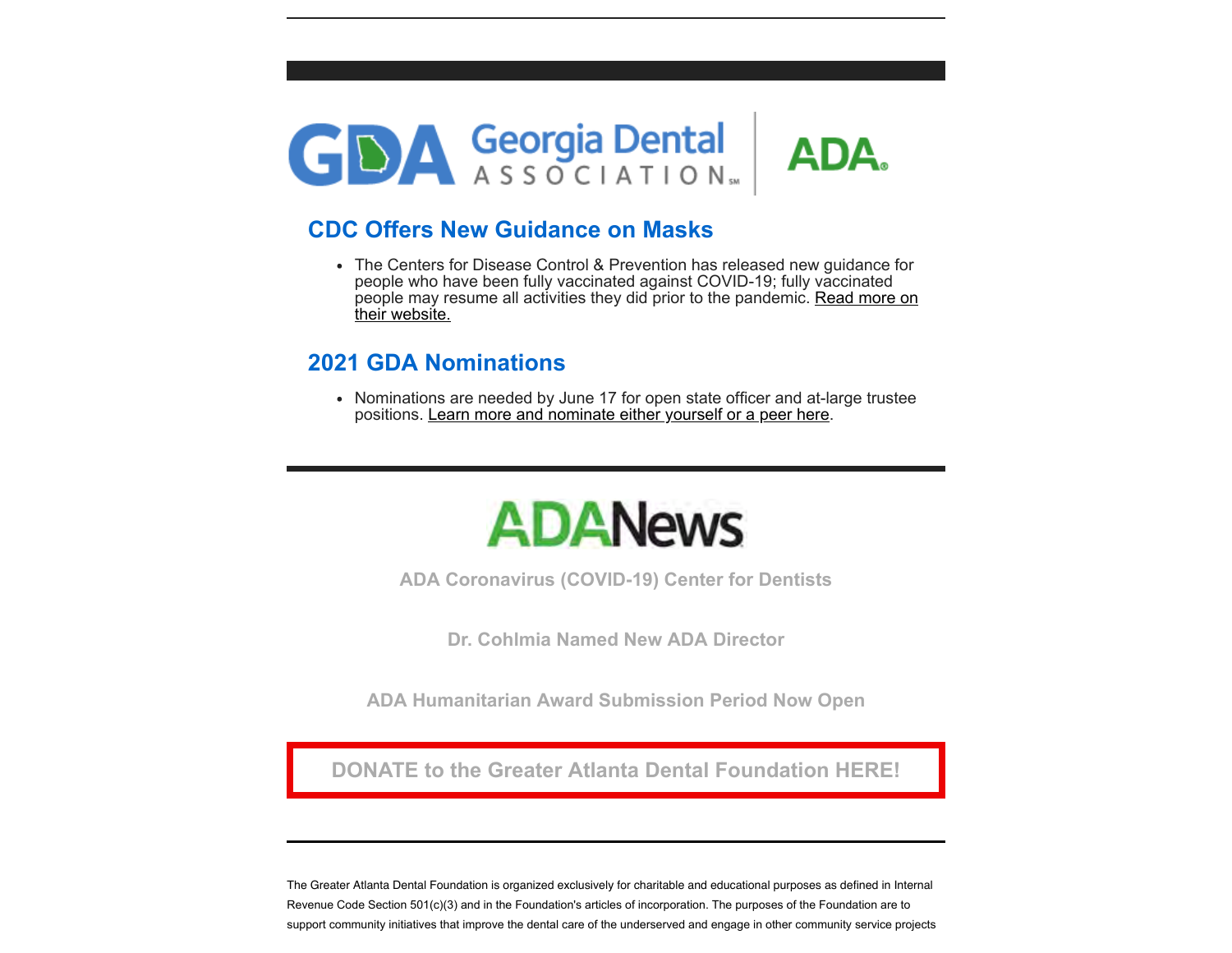related to dental care, and to otherwise engage in all lawful activities consistent with the preceding purposes of the Foundation. All initiatives, requests for donations, and projects selected for support must originate from within the geographic boundaries of [the Northern District Dental Society, Inc. \(NDDS\) unless approved by a unanimous vote of the Board of T](https://ndds.123signup.com/event/details/rkvpz)rustees. Please consider DONATING to those in need!



**[A special THANK YOU to our current 2020-2021 GADF Supporters:](https://us8.campaign-archive.com/?u=9bc1922b1a029686b0b5a39d6&id=ec235a3d15)**



Products • Services • Technology









Get the latest COVID-19 updates [HERE,](https://www.gadental.org/coronavirus) including Gov. Brian Kemp's Executive Order 3.31.21.03 for guidelines to follow as Georgia businesses reopen as COVID-19 cases fall and more eligible adults seek out vaccinations.